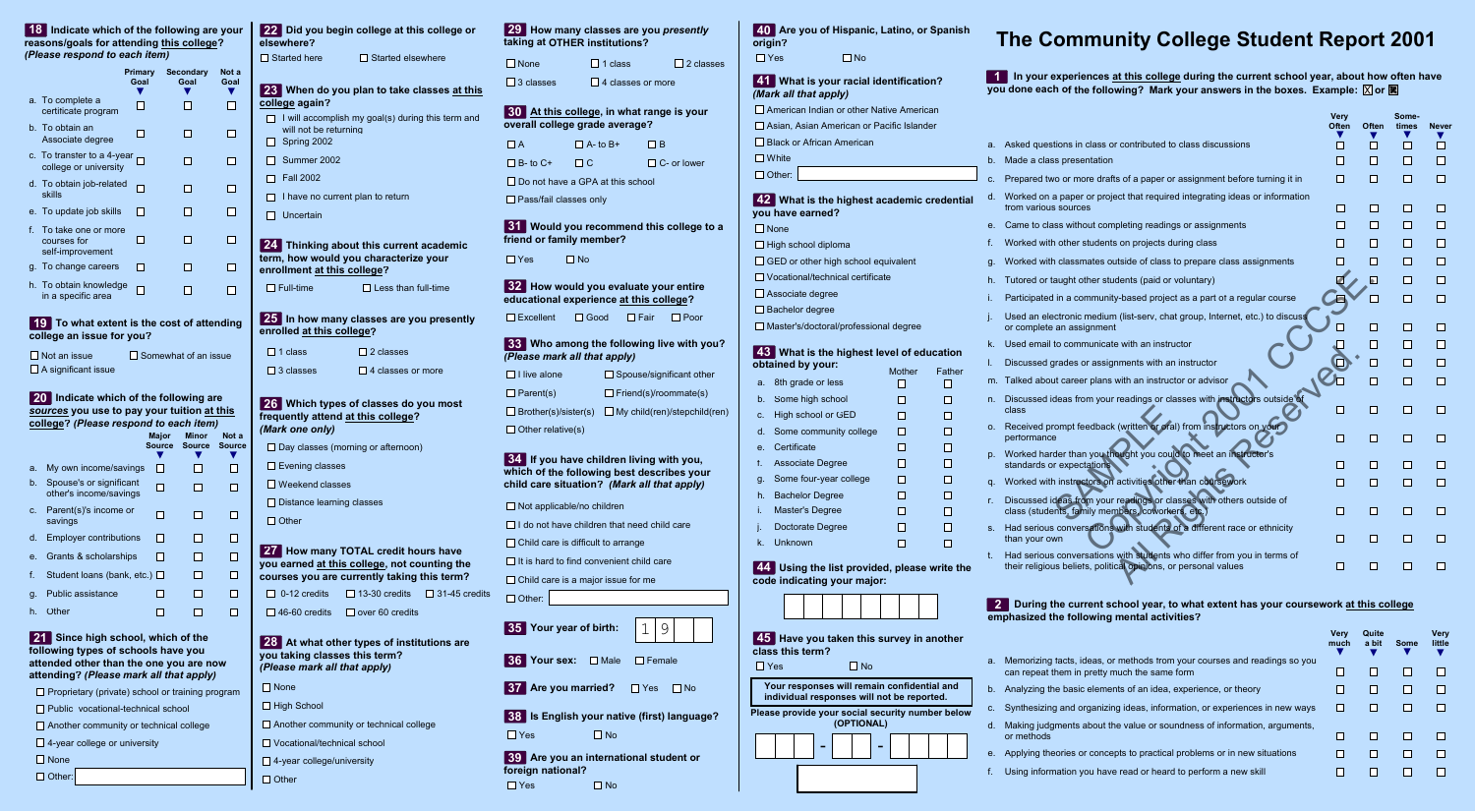#### **During the current school year, about how much reading and writing have you done at this college? 3**

|             | .                                                                                                | <b>None</b> | 1 to 5 | 6 to 10 | 11 to 20 | <b>More</b><br>than 20 |
|-------------|--------------------------------------------------------------------------------------------------|-------------|--------|---------|----------|------------------------|
| a.          | Number of assigned textbooks, manuals, books, or<br>book-length packs of course readings         |             |        |         |          |                        |
| $b_{\perp}$ | Number of books read on your own (not assigned)<br>for personal enjoyment or academic enrichment |             |        |         |          |                        |
|             | c. Number of written papers or reports of any length                                             |             |        |         |          |                        |

 **Mark the box that best represents the extent to which your examinations during the 4 current school year have challenged you to do your best work at this college.**

| Extremely $7 \Box 6 \Box 5 \Box 4 \Box 3 \Box 2 \Box 1 \Box$ Extremely<br>Challenging $7 \Box 6 \Box 5 \Box 4 \Box 3 \Box 2 \Box 1 \Box$ Easy |  |  |  |  |  |  |  |  |
|-----------------------------------------------------------------------------------------------------------------------------------------------|--|--|--|--|--|--|--|--|
|-----------------------------------------------------------------------------------------------------------------------------------------------|--|--|--|--|--|--|--|--|

# **Which of the following have you done, are you doing, or do you plan to do while attending 5 this college?**

|             | which of the following have you done, are you doing, or do you plan to do while attending<br>this college?        |     |           |                  |
|-------------|-------------------------------------------------------------------------------------------------------------------|-----|-----------|------------------|
|             |                                                                                                                   | Yes | <b>No</b> | <b>Undecided</b> |
| a.          | Internship, field experience, co-op experience, or clinical assignment                                            |     |           |                  |
| $b_{\cdot}$ | Learning through active participation in a community service project as<br>a class requirement (service learning) |     |           |                  |
| C.          | Work on a project with a faculty member outside of course or program<br>requirements                              |     |           |                  |
| d.          | Coursework in a foreign language other than English                                                               |     |           |                  |
| е.          | Study abroad                                                                                                      |     |           |                  |
| f.          | English as a second language course                                                                               |     |           |                  |
| g.          | Developmental reading course                                                                                      |     |           |                  |
| h.          | Developmental writing course                                                                                      |     |           |                  |
| i.          | Developmental math course                                                                                         |     |           |                  |
| J.          | Study skills course                                                                                               |     |           |                  |
| k.          | Honors course                                                                                                     |     |           |                  |
| ı.          | Orientation or college success course or program                                                                  |     |           |                  |
| m.          | Organized learning communities                                                                                    |     |           |                  |

## **6 To what extent does this college emphasize each of the following?**

|    |                                                                                                         | Verv<br><b>Much</b> | Quite<br>a bit | Some | Very<br>little |
|----|---------------------------------------------------------------------------------------------------------|---------------------|----------------|------|----------------|
|    | a. Encouraging you to spend significant amounts of time studying                                        |                     |                |      |                |
|    | b. Providing the support you need to help you succeed at this college                                   |                     |                |      |                |
| C. | Encouraging contact among students from different economic, social, and<br>racial or ethnic backgrounds |                     |                |      |                |
|    | d. Helping you cope with your non-academic responsibilities (work, family, etc.)                        |                     |                |      |                |
|    | e. Providing the support you need to thrive socially                                                    |                     |                |      |                |
|    | Providing the financial support you need to afford your education                                       |                     |                |      |                |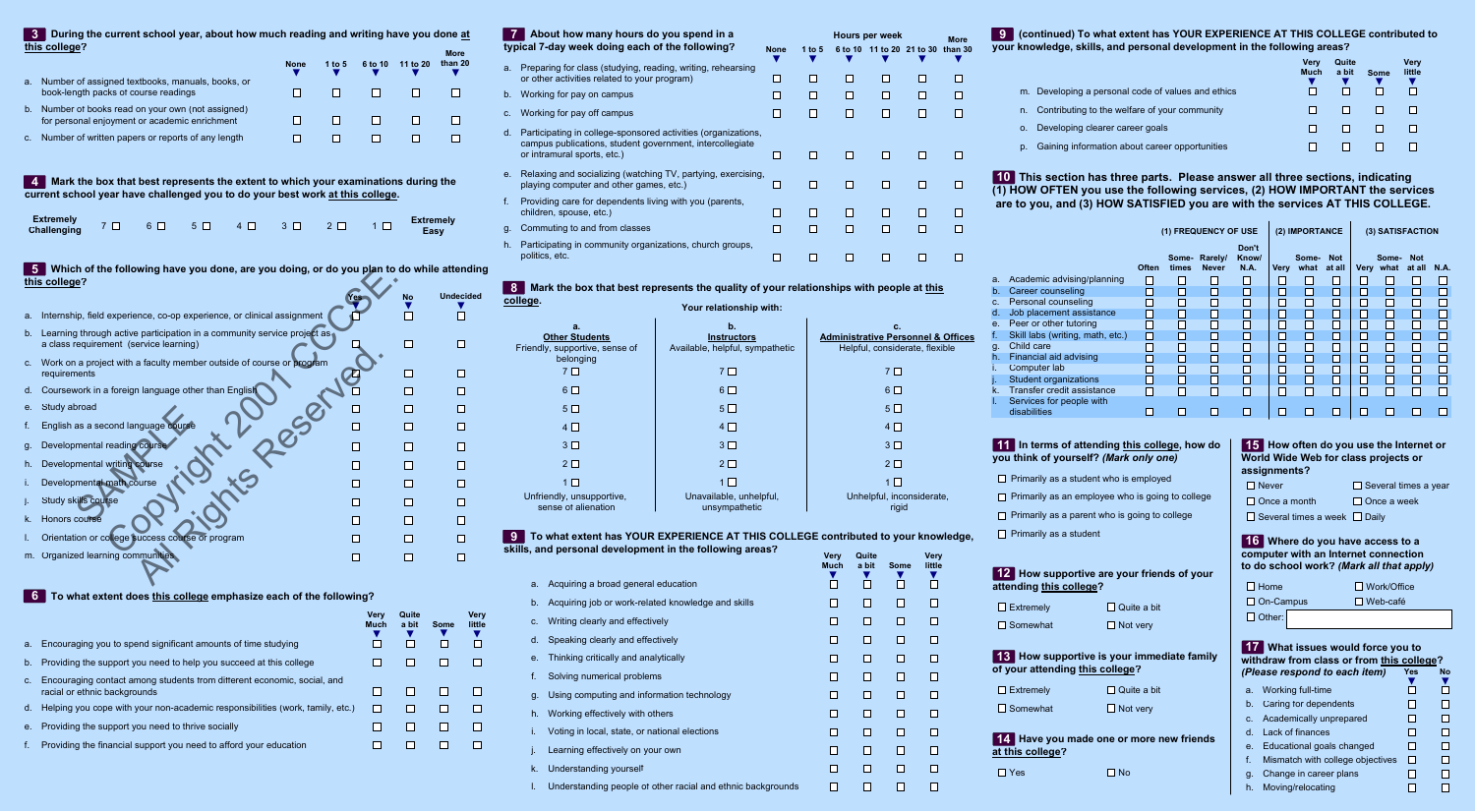| $\mathbf{7}$ | About how many hours do you spend in a<br>typical 7-day week doing each of the following?                                                                |                    | <b>None</b> | 1 to $5$ |             | <b>Hours per week</b><br>6 to 10 11 to 20 21 to 30 than 30 |             | <b>More</b> |
|--------------|----------------------------------------------------------------------------------------------------------------------------------------------------------|--------------------|-------------|----------|-------------|------------------------------------------------------------|-------------|-------------|
| a.           | Preparing for class (studying, reading, writing, rehearsing<br>or other activities related to your program)                                              |                    | □           | □        | □           | ш                                                          | L           | H           |
| b.           | Working for pay on campus                                                                                                                                |                    | □           | П        | □           | H                                                          | H           | H           |
| С.           | Working for pay off campus                                                                                                                               | п                  | П           | □        | ш           | П                                                          |             |             |
| d.           | Participating in college-sponsored activities (organizations,<br>campus publications, student government, intercollegiate<br>or intramural sports, etc.) | ш                  | □           | □        | <b>Tara</b> | H                                                          |             |             |
| $e_{-}$      | Relaxing and socializing (watching TV, partying, exercising,<br>playing computer and other games, etc.)                                                  |                    | □           | О        | □           | ш                                                          | П           |             |
| f.           | Providing care for dependents living with you (parents,<br>children, spouse, etc.)                                                                       |                    | □           | О        | П           | Ш                                                          | H           |             |
| g.           | Commuting to and from classes                                                                                                                            |                    | п           | □        | □           | П                                                          | I.          |             |
| h.           | Participating in community organizations, church groups,<br>politics, etc.                                                                               |                    | □           | □        | □           | □                                                          | I I         | L           |
|              | Mark the box that best represents the quality of your relationships with people at this<br>college.<br>Your relationship with:<br>a.                     | b.                 |             |          |             | c.                                                         |             |             |
|              | <b>Other Students</b>                                                                                                                                    | <b>Instructors</b> |             |          |             | <b>Administrative Personnel &amp; Offices</b>              |             |             |
|              | Available, helpful, sympathetic<br>Friendly, supportive, sense of                                                                                        |                    |             |          |             | Helpful, considerate, flexible                             |             |             |
|              | belonging<br>7 <sub>1</sub><br>7 L I                                                                                                                     |                    |             |          |             | 7 <sub>1</sub>                                             |             |             |
|              | $6\Box$<br>6.                                                                                                                                            |                    |             |          |             | $6\Box$                                                    |             |             |
|              | 5 <sub>0</sub>                                                                                                                                           |                    |             |          |             | 5 <sub>1</sub>                                             |             |             |
|              | $4\Box$                                                                                                                                                  |                    |             |          |             | $4\Box$                                                    |             |             |
|              | 3 <sup>1</sup>                                                                                                                                           |                    |             |          |             | 3 <sup>1</sup>                                             |             |             |
|              | $2\square$                                                                                                                                               |                    |             |          |             | 2 <sub>2</sub>                                             |             |             |
|              | 1 L                                                                                                                                                      |                    |             |          |             | 1 □                                                        |             |             |
|              | Unavailable, unhelpful,<br>Unfriendly, unsupportive,<br>sense of alienation                                                                              | unsympathetic      |             |          |             | Unhelpful, inconsiderate,<br>rigid                         |             |             |
| -9           | To what extent has YOUR EXPERIENCE AT THIS COLLEGE contributed to your knowledge,                                                                        |                    |             |          |             |                                                            |             |             |
|              | skills, and personal development in the following areas?                                                                                                 |                    |             |          | <b>Very</b> | Quite                                                      | Very        |             |
|              |                                                                                                                                                          |                    |             |          | <b>Much</b> | a bit<br><b>Some</b><br>v                                  | little<br>v |             |
|              | a Acquiring a broad general education                                                                                                                    |                    |             |          |             |                                                            |             |             |

#### **To what extent has YOUR EXPERIENCE AT THIS COLLEGE contributed to your knowledge, skills, and personal development in the following areas? 9**

| a.          | <u>example with personal actors property in the following around t</u><br>Acquiring a broad general education | <b>Very</b><br><b>Much</b><br>$\blacksquare$ | Quite<br>a bit<br>$\overline{\phantom{0}}$ | Some | <b>Very</b><br>little |
|-------------|---------------------------------------------------------------------------------------------------------------|----------------------------------------------|--------------------------------------------|------|-----------------------|
|             | b. Acquiring job or work-related knowledge and skills                                                         |                                              |                                            |      |                       |
|             | c. Writing clearly and effectively                                                                            |                                              |                                            |      |                       |
|             | d. Speaking clearly and effectively                                                                           |                                              |                                            |      |                       |
| e.          | Thinking critically and analytically                                                                          |                                              |                                            | Е    | П                     |
|             | Solving numerical problems                                                                                    | $\Box$                                       |                                            | Г    |                       |
|             | g. Using computing and information technology                                                                 | $\Box$                                       |                                            | Г    | $\Box$                |
| $h_{\rm m}$ | Working effectively with others                                                                               |                                              |                                            | ⊏    |                       |
|             | Voting in local, state, or national elections                                                                 |                                              |                                            |      |                       |
|             | Learning effectively on your own                                                                              |                                              |                                            |      | П                     |
| K.          | Understanding yourself                                                                                        |                                              |                                            | Γ    | $\Box$                |
|             | Understanding people of other racial and ethnic backgrounds                                                   | $\Box$                                       |                                            |      |                       |
|             |                                                                                                               |                                              |                                            |      |                       |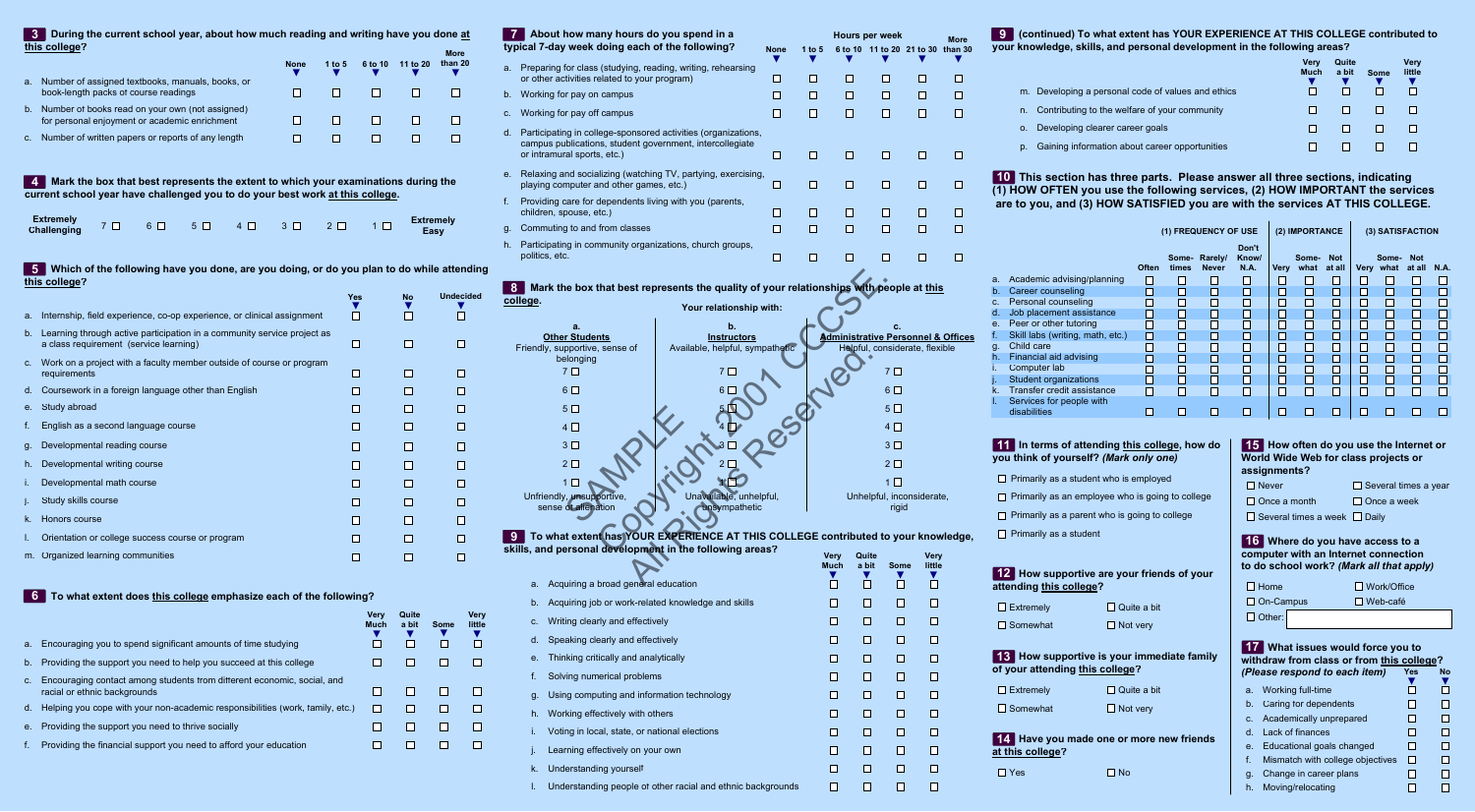## **(continued) To what extent has YOUR EXPERIENCE AT THIS COLLEGE contributed to 9 your knowledge, skills, and personal development in the following areas?**

|            |                                                 | Verv<br><b>Much</b> | Quite<br>a bit | <b>Some</b> | Very<br>little |
|------------|-------------------------------------------------|---------------------|----------------|-------------|----------------|
| m.         | Developing a personal code of values and ethics |                     |                |             |                |
| n.         | Contributing to the welfare of your community   |                     |                |             |                |
| $\Omega$ . | Developing clearer career goals                 |                     |                |             |                |
| D.         | Gaining information about career opportunities  |                     |                |             |                |

# **This section has three parts. Please answer all three sections, indicating 10 (1) HOW OFTEN you use the following services, (2) HOW IMPORTANT the services are to you, and (3) HOW SATISFIED you are with the services AT THIS COLLEGE.**

|          |                                                  |                    | (1) FREQUENCY OF USE |               | (2) IMPORTANCE |                     |                                                                                | (3) SATISFACTION |                          |                             |                  |                   |
|----------|--------------------------------------------------|--------------------|----------------------|---------------|----------------|---------------------|--------------------------------------------------------------------------------|------------------|--------------------------|-----------------------------|------------------|-------------------|
|          |                                                  |                    |                      | Some- Rarely/ | Don't<br>Know/ |                     | Some-                                                                          | <b>Not</b>       |                          | Some-                       | <b>Not</b>       |                   |
|          |                                                  | <b>Often</b>       | times                | <b>Never</b>  | <b>N.A.</b>    | Very                | what                                                                           | at all           |                          | Very what                   | at all           | <b>N.A.</b>       |
| a.       | Academic advising/planning<br>Career counseling  | U                  | $\Box$               | H             | П              | $\Box$              | $\Box$                                                                         |                  | $\overline{\phantom{a}}$ | H                           | H                | ப                 |
| b.       | Personal counseling                              | $\Box$             | П                    | H             | П              | П                   |                                                                                |                  |                          |                             | П                | □                 |
| С.<br>d. | Job placement assistance                         | $\mathsf{L}$<br>□  | П<br>П               | U<br>ш        | П<br>П         | П                   |                                                                                |                  |                          | $\blacksquare$<br>┓         | $\Box$<br>$\Box$ | □<br>□            |
| е.       | Peer or other tutoring                           | $\Box$             | П                    | П             | □              | Г                   |                                                                                |                  | □                        | П                           | П                | $\overline{\Box}$ |
| f.       | Skill labs (writing, math, etc.)                 | П                  | П                    | H             | $\Box$         |                     | $\blacktriangleleft$                                                           | П                | П                        | П                           | П                | $\Box$            |
| g.       | Child care                                       |                    | П                    |               | П              |                     |                                                                                |                  |                          | П                           | П                | $\Box$            |
| h.       | Financial aid advising                           | $\Box$             | П                    | П             | П              |                     |                                                                                |                  | łП                       | П                           | П                | $\Box$            |
| Ĺ.       | Computer lab                                     |                    | $\Box$               | ⊔             |                |                     |                                                                                |                  |                          | $\Box$                      | $\Box$           | $\Box$            |
| j.       | Student organizations                            |                    | П                    | П             |                |                     |                                                                                |                  | □                        | П                           | П                | $\Box$            |
| k.       | Transfer credit assistance                       |                    | П                    |               |                |                     |                                                                                |                  | П                        | П                           | П                | П                 |
| T.       | Services for people with                         |                    |                      |               |                |                     |                                                                                |                  |                          |                             |                  |                   |
|          | disabilities                                     |                    |                      |               |                |                     |                                                                                |                  | $\mathsf{L}$             | П                           | ГI               | П                 |
|          |                                                  |                    |                      |               |                |                     |                                                                                |                  |                          |                             |                  |                   |
|          | In terms of attending this college, how do       |                    |                      |               |                |                     | 15 How often do you use the Internet or                                        |                  |                          |                             |                  |                   |
|          | you think of yourself? (Mark only one)           |                    |                      |               | assignments?   |                     | World Wide Web for class projects or                                           |                  |                          |                             |                  |                   |
|          | Primarily as a student who is employed           |                    |                      |               | $\Box$ Never   |                     |                                                                                |                  |                          | $\Box$ Several times a year |                  |                   |
|          | Primarily as an employee who is going to college |                    |                      |               |                | $\Box$ Once a month |                                                                                |                  |                          | $\Box$ Once a week          |                  |                   |
|          | Primarily as a parent who is going to college    |                    |                      |               |                |                     | $\Box$ Several times a week $\Box$ Daily                                       |                  |                          |                             |                  |                   |
|          | Primarily as a student                           |                    |                      |               |                |                     | 16 Where do you have access to a                                               |                  |                          |                             |                  |                   |
|          |                                                  |                    |                      |               |                |                     | computer with an Internet connection                                           |                  |                          |                             |                  |                   |
|          | 12 How supportive are your friends of your       |                    |                      |               |                |                     | to do school work? (Mark all that apply)                                       |                  |                          |                             |                  |                   |
|          | attending this college?                          |                    |                      |               | $\Box$ Home    |                     |                                                                                |                  |                          | $\Box$ Work/Office          |                  |                   |
|          | Extremely                                        | $\Box$ Quite a bit |                      |               |                | $\Box$ On-Campus    |                                                                                |                  |                          | $\Box$ Web-café             |                  |                   |
|          | Somewhat<br>$\Box$ Not very                      |                    |                      |               | $\Box$ Other:  |                     |                                                                                |                  |                          |                             |                  |                   |
|          |                                                  |                    |                      |               |                |                     |                                                                                |                  |                          |                             |                  |                   |
|          | 13 How supportive is your immediate family       |                    |                      |               |                |                     | 17 What issues would force you to<br>withdraw from class or from this college? |                  |                          |                             |                  |                   |
|          | of your attending this college?                  |                    |                      |               |                |                     | (Please respond to each item)                                                  |                  |                          |                             | Yes              | <b>No</b>         |
|          | Extremely                                        | Quite a bit        |                      |               | a.             |                     | Working full-time                                                              |                  |                          |                             | □                | □                 |
|          | Somewhat<br>$\Box$ Not very                      |                    |                      |               | b.             |                     | Caring for dependents                                                          |                  |                          |                             | $\Box$           | □                 |
|          |                                                  |                    |                      |               | C.             |                     | Academically unprepared                                                        |                  |                          |                             | □                | □                 |
|          | 14 Have you made one or more new friends         |                    |                      |               | d.             |                     | Lack of finances                                                               |                  |                          |                             | □                | ப                 |
|          |                                                  |                    |                      |               | е.             |                     | Educational goals changed                                                      |                  |                          |                             | □                | ப                 |
|          | at this college?                                 |                    |                      |               | f.             |                     | Mismatch with college objectives                                               |                  |                          |                             | □                | □                 |
|          | $\Box$ Yes<br>$\Box$ No                          |                    |                      |               | g.             |                     | Change in career plans                                                         |                  |                          |                             | □                | ப                 |
|          |                                                  |                    |                      |               |                |                     |                                                                                |                  |                          |                             |                  |                   |
|          |                                                  |                    |                      |               | h.             |                     | Moving/relocating                                                              |                  |                          |                             | □                | □                 |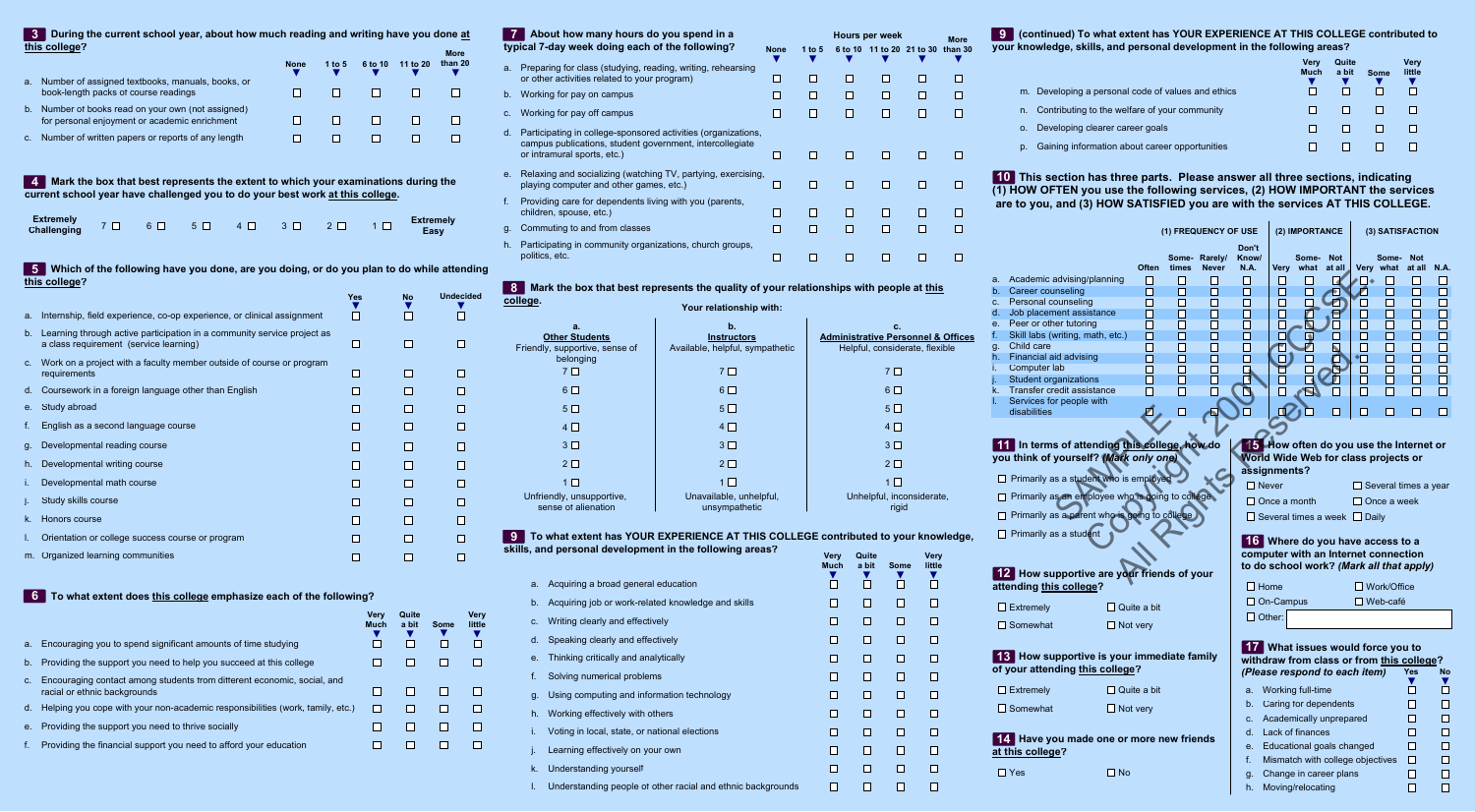|                | reasons/goals for attending this college?<br>(Please respond to each item)                                                      |                        |                               |                              | elsewhere?<br><b>□ Started here</b><br>□ Started elsewhere                                                                                                                      |
|----------------|---------------------------------------------------------------------------------------------------------------------------------|------------------------|-------------------------------|------------------------------|---------------------------------------------------------------------------------------------------------------------------------------------------------------------------------|
|                |                                                                                                                                 | <b>Primary</b><br>Goal | <b>Secondary</b><br>Goal      | Not a<br>Goal                |                                                                                                                                                                                 |
|                | a. To complete a<br>certificate program                                                                                         | ⊔                      | I.                            | v<br>П                       | 23 When do you plan to take classes at this<br>college again?<br>$\Box$ I will accomplish my goal(s) during this term and                                                       |
|                | b. To obtain an<br>Associate degree                                                                                             | $\Box$                 | U                             | П                            | will not be returning<br>$\Box$ Spring 2002                                                                                                                                     |
|                | c. To transfer to a 4-year<br>college or university                                                                             |                        | H                             | П                            | □ Summer 2002                                                                                                                                                                   |
|                | d. To obtain job-related<br>skills                                                                                              | □                      | H                             | П                            | <b>Fall 2002</b><br>I I<br>I have no current plan to return                                                                                                                     |
|                | e. To update job skills                                                                                                         | <b>COL</b>             | П                             | П                            | Uncertain<br>I I                                                                                                                                                                |
|                | f. To take one or more<br>courses for<br>self-improvement                                                                       | □                      | П                             | О                            | 24 Thinking about this current academic                                                                                                                                         |
|                | g. To change careers                                                                                                            | I.                     | H                             | n                            | term, how would you characterize your<br>enrollment at this college?                                                                                                            |
|                | h. To obtain knowledge<br>in a specific area                                                                                    | П                      | П                             | П                            | $\Box$ Full-time<br>Less than full-time                                                                                                                                         |
|                | 19 To what extent is the cost of attending<br>college an issue for you?<br>$\square$ Not an issue<br>$\Box$ A significant issue |                        | $\Box$ Somewhat of an issue   |                              | enrolled at this college?<br>$\Box$ 1 class<br>2 classes                                                                                                                        |
|                | 20 Indicate which of the following are<br>sources you use to pay your tuition at this<br>college? (Please respond to each item) |                        | <b>Major</b><br><b>Source</b> | Minor Not a<br>Source Source | □ 3 classes<br>4 classes or more<br>26 Which types of classes do you most<br>frequently attend at this college?<br>(Mark one only)<br><b>Day</b> classes (morning or afternoon) |
| a.<br>b.<br>C. | My own income/savings<br>Spouse's or significant<br>other's income/savings<br>Parent(s)'s income or<br>savings                  |                        |                               |                              | Evening classes<br>$\Box$ Weekend classes<br>$\Box$ Distance learning classes<br>$\Box$ Other                                                                                   |
| d.<br>е.<br>f. | <b>Employer contributions</b><br>Grants & scholarships<br>Student loans (bank, etc.)                                            |                        | Ш                             | □<br>□                       | 27 How many TOTAL credit hours have<br>you earned at this college, not counting the<br>courses you are currently taking this term?                                              |
| g.             | Public assistance                                                                                                               |                        | П                             | □                            | $\Box$ 0-12 credits<br>$\Box$ 13-30 credits<br>$\Box$ 31-45 credits                                                                                                             |
| h.             | Other<br>21 Since high school, which of the<br>following types of schools have you<br>attended other than the one you are now   |                        | П                             | □                            | $\Box$ 46-60 credits<br>$\Box$ over 60 credits<br>28 At what other types of institutions are<br>you taking classes this term?<br>(Please mark all that apply)                   |
|                | attending? (Please mark all that apply)                                                                                         |                        |                               |                              | $\Box$ None                                                                                                                                                                     |
|                | $\Box$ Proprietary (private) school or training program                                                                         |                        |                               |                              | $\Box$ High School                                                                                                                                                              |
|                | $\Box$ Public vocational-technical school<br>$\Box$ Another community or technical college                                      |                        |                               |                              | $\Box$ Another community or technical college                                                                                                                                   |
|                | $\Box$ 4-year college or university                                                                                             |                        |                               |                              | $\Box$ Vocational/technical school                                                                                                                                              |
|                | $\Box$ None                                                                                                                     |                        |                               |                              | $\Box$ 4-year college/university                                                                                                                                                |
|                | $\Box$ Other:                                                                                                                   |                        |                               |                              | $\Box$ Other                                                                                                                                                                    |